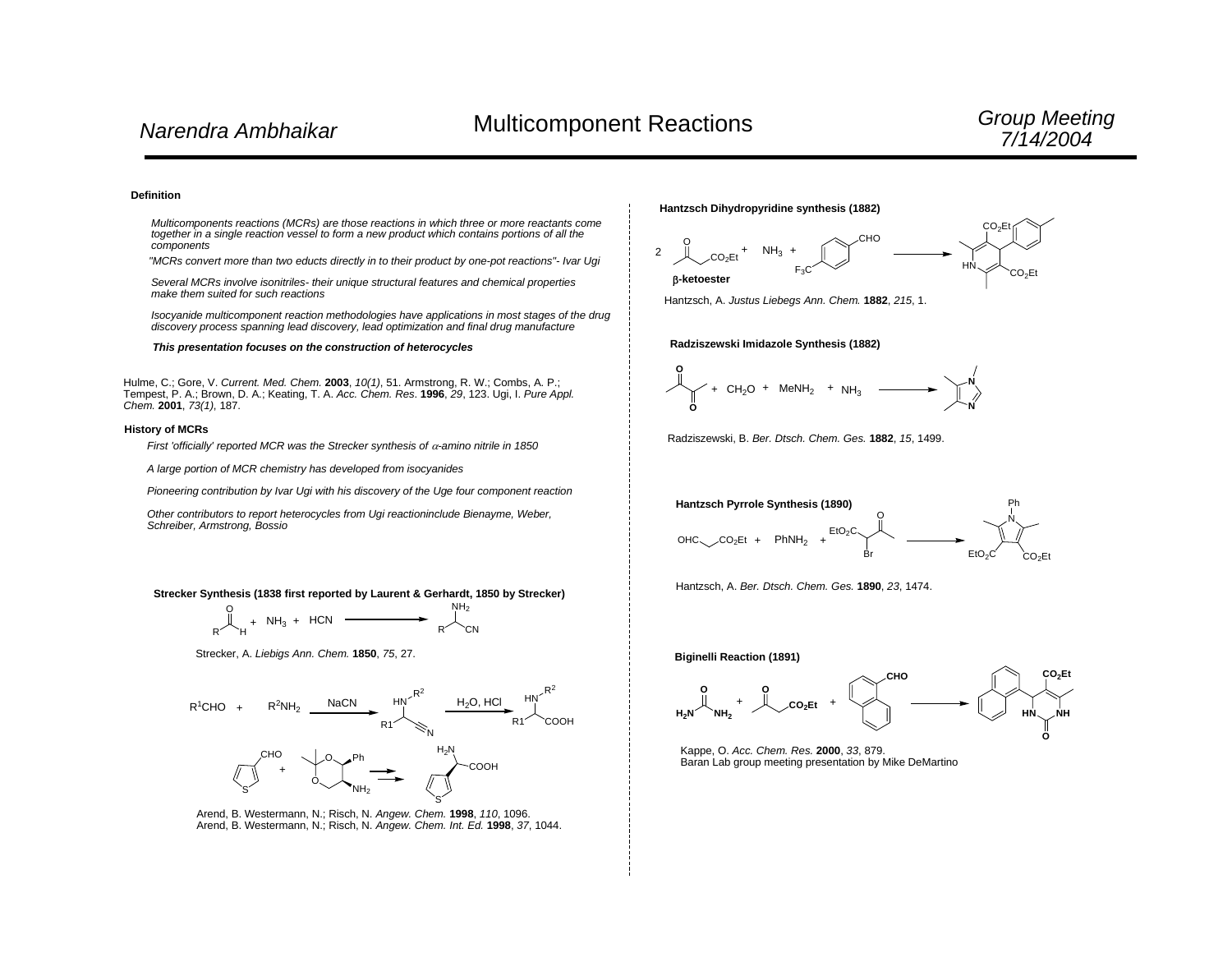

**peptides**

**Cyclic variations of the Passerini reaction**



**material**

Passerini, M. *Gazz. Chim. Ital.* **1923**, *53*, 331.





**3-acyloxy-2-azetidinone**

Sebti, S.; Foucand, A. *Synthesis*, **1983**, 546. Bossio, R.; Marcos, C. F.; Marcaccini, S.; Pepino, R. *Tetrahedron Lett*. **1997**, *38*, 2519.



<sup>α</sup>**-oxoaldehyde**

**2,4,5-trisubstituted oxazoles**

*Such oxazoles can be generated smoothly, with high diversity with all three positions variable* Bossio, R.; Marcacinni, S.; Pepino, R.; Torroba, T. *Liebigs Ann. Chem*. **1991**, 1107.



Kobayashi, K.; Matoba, T.; Susumu, I.; Takashi, M.; Morikawa, H.; Konishi, H. *Chem. Lett.* **1998**, 551.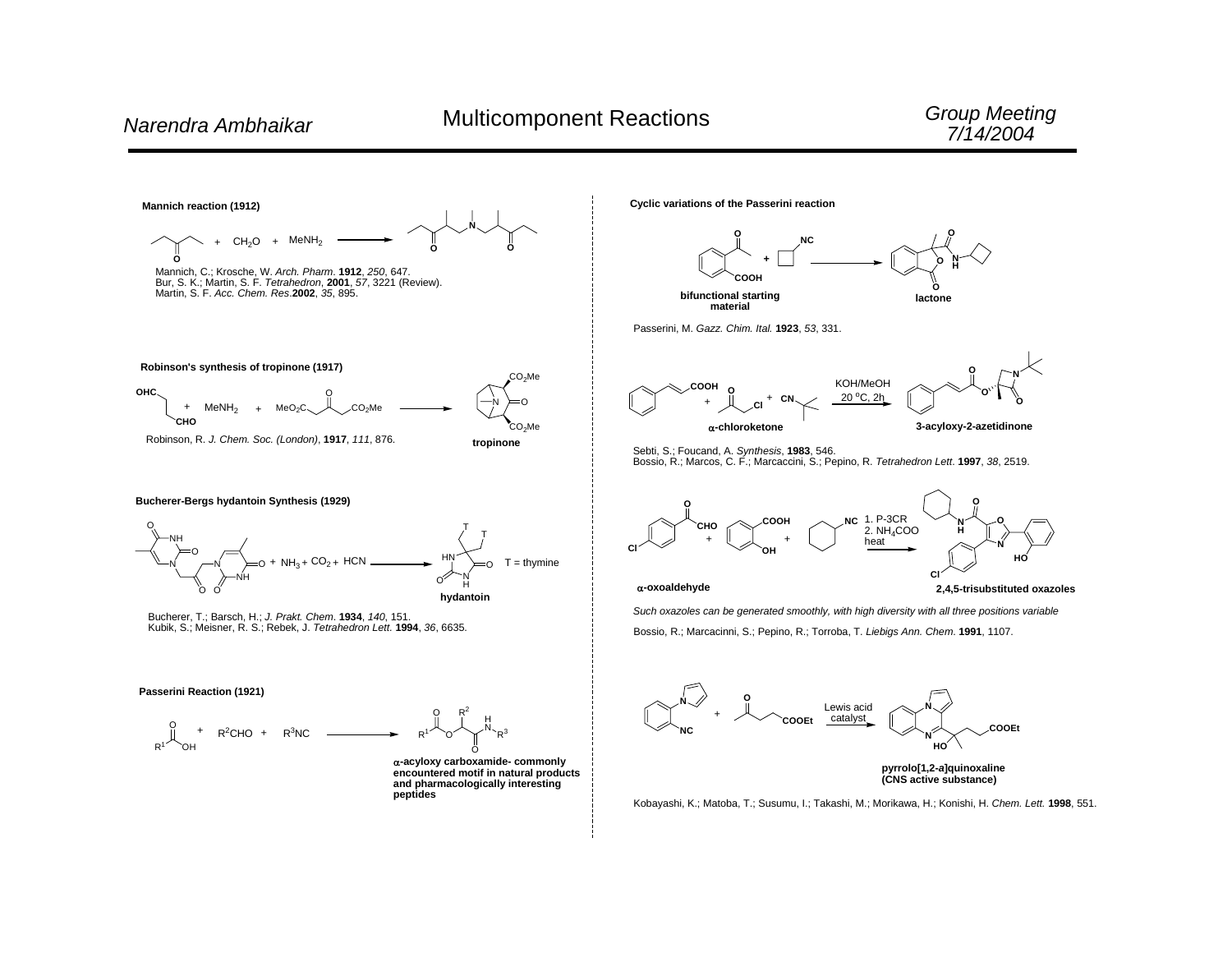# *G roup Me eting 7/14/2004*







Bienayme, H.; Hulme, C.; Oddon, G.; Schmitt, P. *Chem. Eur. J.* **2000**, *6(10)* , 3321.

## **Application: sequential Asinger Ugi Reactions in the synthesis of penicillin derivatives**



Ugi, I.; Wishofer, E. *Chem. Ber*. **1962**, *95*, 136.

### **Application: synthesis of HIV protease inhibitor crixivan (Merck)**



Rossen, K.; Pye, P. J.; Di Michele, L. M.; Volante, K.; Reider, P. J. *Tetrahedron Lett.* **1998**, *39*, 6823.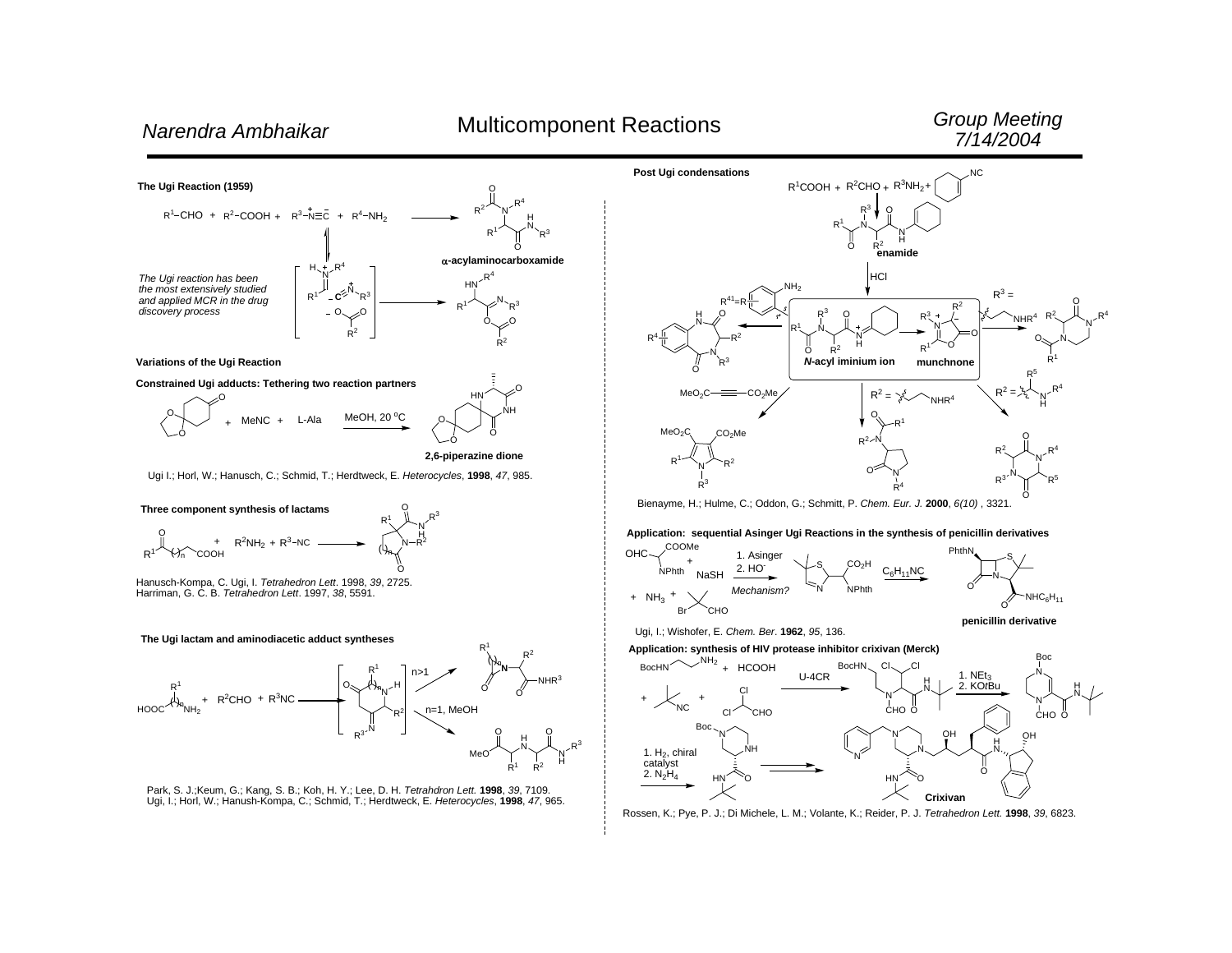

**Synthesis of Imidazoles via organocatalysis**



*Based on the same strategy synthesis of oxazoles and thiazoles has also been reported.*

Frantz, D. E.; Morency, L.; Soheili, A.; Murry, J. E.; Grabowski, E. J. J.; Tillyer, R. D. *Org. Lett*. **2004**, *6*, 843.

#### **Combination of MCRs**

**A seven component reaction**



Domling, A.; Ugi, I. *Angew. Chem.* **1993**, *105*, 634. Domling, A.; Ugi, I. *Angew. Chem. Intl. Ed.* **1993**, *32*, 563. Review on the Asinger Reaction: Asinger, F.; Offermanns, H. *Angew. Chem. Int. Ed.* **1967**, *6*, 907.

#### **Ugi + Pictet-Spengler Reaction**



Domling, A.; Ugi, I. *Angew. Chem. Int. Ed.* **2000**, *39*, 3168.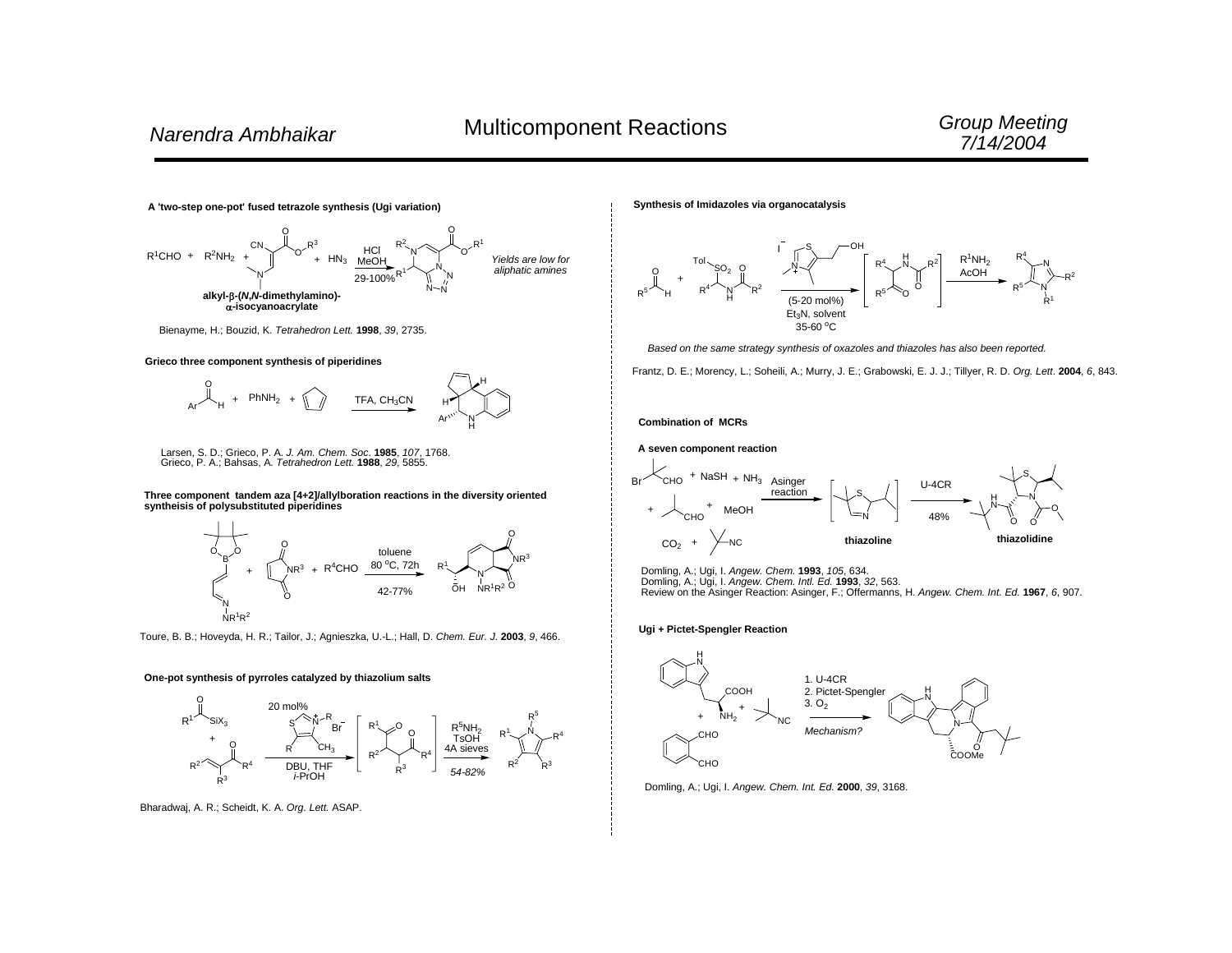#### **Organometallic Multicomponent Reactions**



Cavicchioli, M.; Sixdenier, E.; Derrey, A.; Bouyssi, D.; Balme, G. *Tetrahedron. Lett*. **1997**, *38*, 1763.

#### **Pd catalyzed multicomponent coupling of alkynes, imines and acid chlorides via munchnones (1,3-oxazolium-5-oxides) in the synthesis of pyrroles**



#### **Pd catalyzed of** <sup>α</sup>**-amino acid derived imidazolines**



#### O**Cu catalyzed multicomponent of imines, acid chlorides and alkynes in the synthesis of propargyl amides**



Dhawan, R.; Dghaym, R. D.; Arndtsen, B. A. *J. Am. Chem. Soc.* **2003**, 125, 1474. Black, D. A.; Arndtsen, B. A. *Org. Lett.* **2004**, *6*, 1107. Dhawan, R.; Arndtsen, B. A. *J. Am. Chem. Soc*. **2004**, *126*, 468. Dghaym, R. D.; Dhawan, R.; Arndtsen, B. A. *Angew. Chem. Int.Ed*. **2001**, *40*, 3228. **Ni catalyzed coupling of an enone, alkyne, and organozinc**



Chevliakov, M. V.; Montgomery, J. *Angew. Chem. Int. Ed. Eng*. **1998**, *37*, 3144.

**Ni catalyzed coupling of an aldehyde, alkyne and organozinc or silane**



Tang, X. Q.; Montgomery, J. *J. Am. Chem. Soc.* **1999**, *121*, 6098.